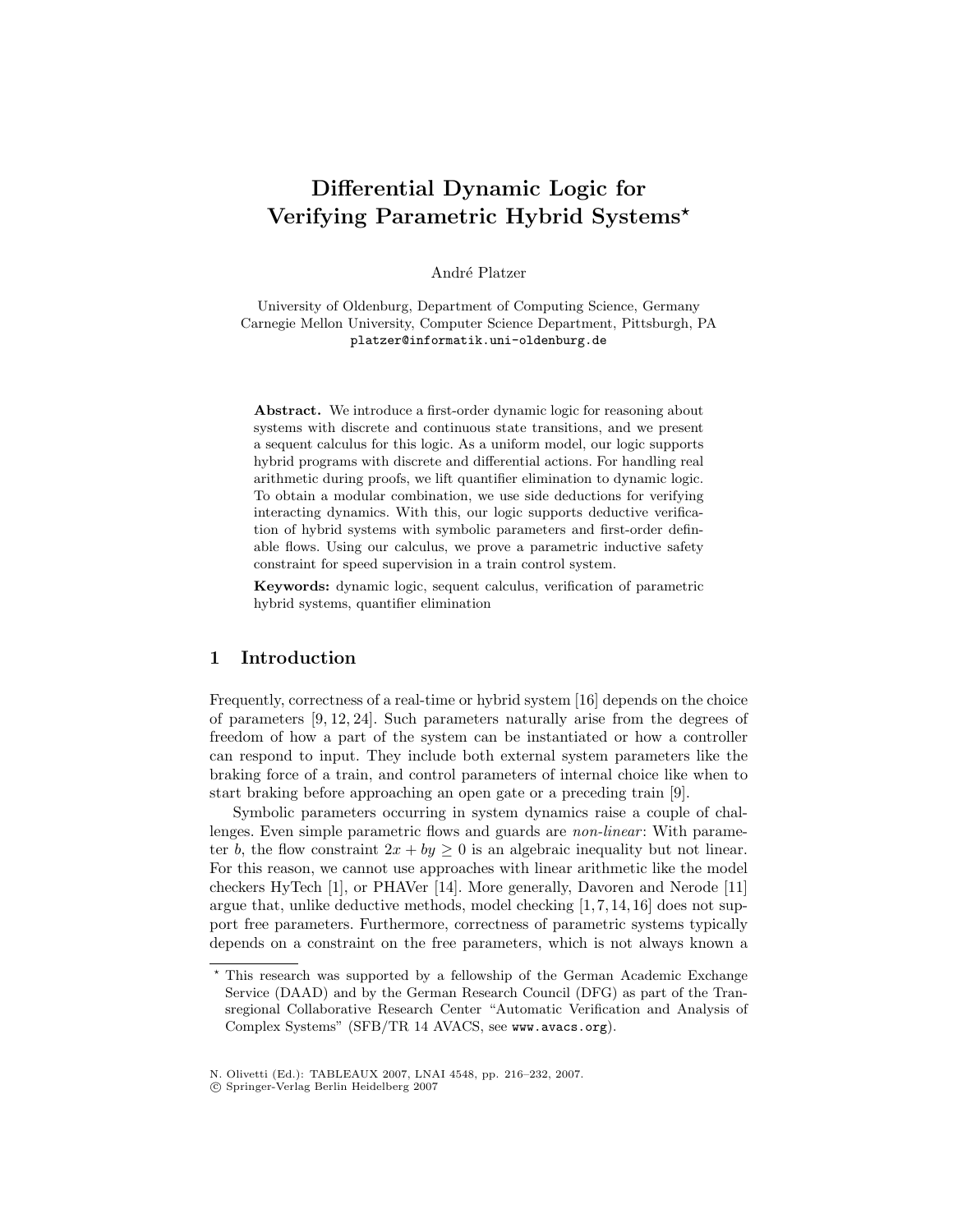priori but needs to be identified during the analysis. It is, however, quite complicated to synthesise such general symbolic constraints from the concrete values of a counterexample trace produced by a model checker. Even without parameters, there are limitations of non-symbolic techniques for handling continuous flows  $[24]$ .

To overcome these issues, we propose a fully symbolic technique following a deductive approach. We introduce a logic for verifying hybrid systems with parameters. As a basis we use first-order logic, which has widely proven its power and flexibility in handling symbolic parameters as logical variables. For reasoning about state transitions, our logic further extends dynamic logic.

First-order dynamic logic (DL) [15] is a successful approach for reasoning about (discrete) state changes [3, 4, 15, 18]. Like model checking, first-order DL can analyse the behaviour of operational system models [21, 22]. Yet, DL calculi accept parameters: they verify systems by deductive proof rather than a more enumerative and graph-theoretic analysis of the (abstract) state space as in model checking [7]. In addition, operational models are internalised, and DL is closed under logical operators. Thus, DL can analyse the relationship between multiple systems [21, 23], which is useful for compositional verification.

Since hybrid systems are subject to both continuous evolution and discrete state change, we add continuous state changes to discrete DL. As a uniform model for hybrid systems, our logic introduces hybrid programs with discrete assignments and differential actions. The resulting first-order dynamic logic is called differential dynamic logic  $(d\mathcal{L})$ . It has been motivated and proposed (without a formal introduction) in our preliminary work [21].

In [22, 23], we have introduced logics that extend the basic ideas of [21] into different directions. In [23], we have presented a logic with nominals to investigate compositionality. In [22], we have introduced a temporal logic and a calculus that reduces temporal statements to non-temporal formulas. The calculi of [22,23] reduce their respective extensions to  $d\mathcal{L}$ . In this paper, we give a proof system for  $d\mathcal{L}$  itself, which can be combined with the extensions in [22, 23].

We show how interacting discrete and continuous dynamics can be verified constructively by integrating quantifier elimination into our calculus to handle the resulting arithmetic. Moreover, this combination is modular in the sense that we directly combine quantifier elimination and dynamic logic side by side. Using side deductions, we achieve such a modular combination even though both quantifiers and dynamic modalities interact by affecting the values of variables.

As an important modelling characteristic of hybrid systems, we generalise differential actions to differential equations that can be restricted to first-order invariant regions. Moreover, we show how induction can be integrated.

The first contribution of this paper is a formal introduction of our logic  $d\mathcal{L}$ . The main contribution is a full calculus for verifying interacting discrete and continuous dynamics including the resulting arithmetic. For this, we present a modular combination of quantifier elimination with a sequent calculus. Using our calculus, we prove safety of speed supervision in train control [9, 12] and synthesise the required parametric induction invariant.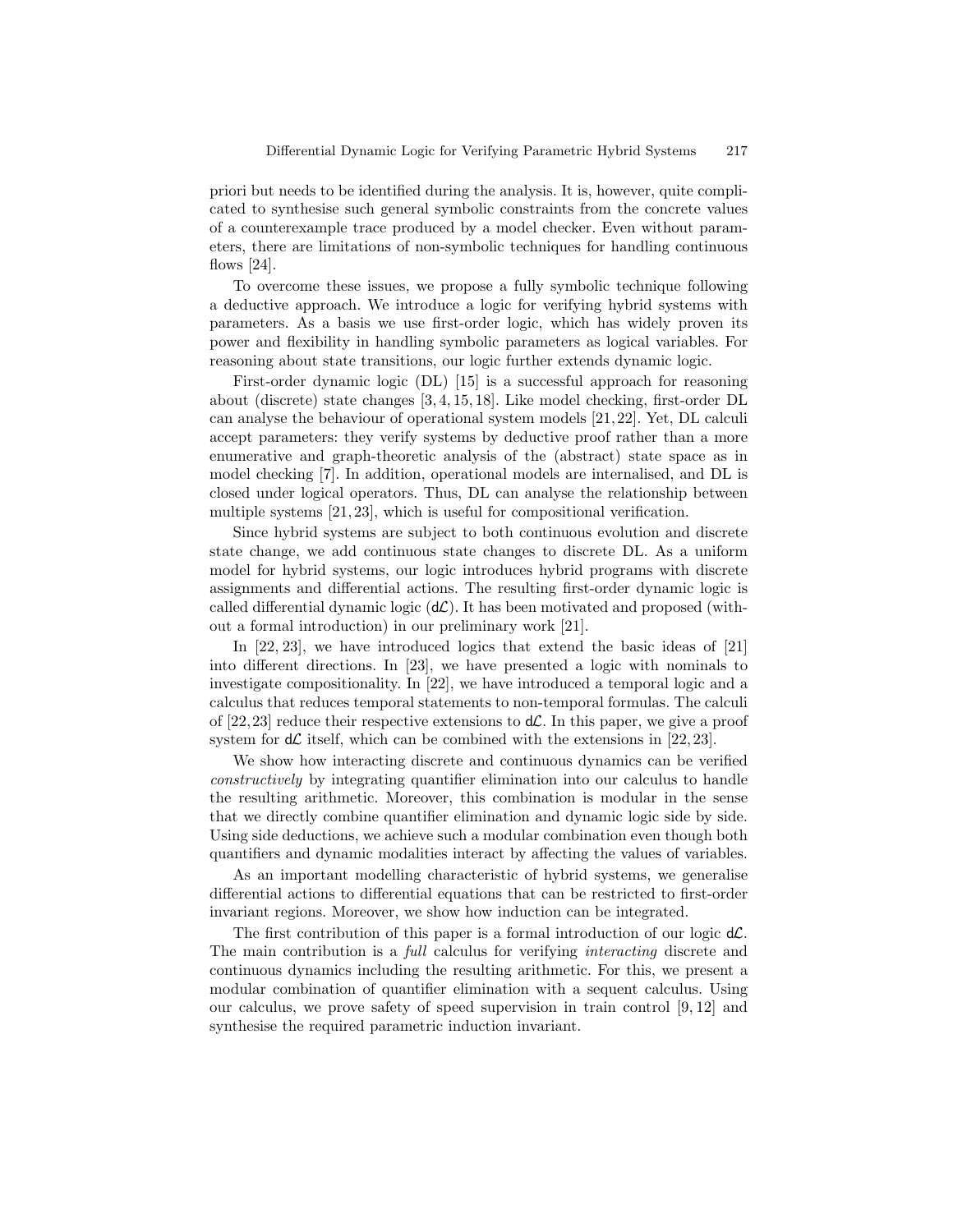Hybrid Systems. The behaviour of safety-critical systems typically depends on both the state of a discrete controller and continuous physical quantities. Hybrid systems are mathematical models for dynamic systems with interacting discrete and continuous behaviour [11,16]. Their behaviour combines continuous evolution (called  $flow$ ) characterised by differential equations and discrete jumps.

Dynamic Logic. The principle of dynamic logic is to combine system operations and correctness statements about system states within a single specification language (see [15] for a general introduction for discrete systems). By permitting system operations  $\alpha$  as actions of a labelled multi-modal logic, dynamic logic provides formulas of the form  $\alpha|\phi$  and  $\langle \alpha \rangle \phi$ , where  $\alpha|\phi$  expresses that all (terminating) runs of system  $\alpha$  lead to states in which condition  $\phi$  holds. Likewise,  $\langle \alpha \rangle \phi$  expresses that there is at least one (terminating) run of  $\alpha$  after which  $\phi$  holds. In d $\mathcal{L}$ , hybrid programs play the role of  $\alpha$ . In particular, d $\mathcal{L}$ extends discrete dynamic logic [15] such that  $\alpha$  can display continuous evolution.

Related Work. Several approaches [2, 13, 19, 20] use quantifier elimination [8] in first-order real arithmetic for model checking hybrid automata. Thus, we use the same decision procedure as a basis for handling arithmetic of non-linear flows. We generalise these results to a deductive calculus for improved handling of free parameters. As a more uniform model that is amenable to compositional symbolic processing by calculi, we use hybrid programs rather than automata.

Zhou et al. [27] extended duration calculus with mathematical expressions in derivatives of state variables. They use a multitude of rules and an oracle that requires external mathematical reasoning about derivatives and continuity.

Rönkkö et al. [25] presented a guarded command language with differential relations and gave a semantics in higher-order logic with built-in derivatives. Without providing a means for verification of this higher-order logic, the approach is still limited to providing a notational variant of classical mathematics.

Rounds [26] defined a semantics in set theory of a "spatial" logic for a hybrid  $\pi$ -calculus. Without giving a calculus for that logic, this approach is not suitable for verification yet. Further, the automatic proving potential is limited by the large number of very expressive operators in this formalism.

Boulton et al. [6] introduced a Hoare calculus for gain and phase shift properties of a special case of block diagrams. It requires manual reasoning about complicated expressions with square roots, rational and trigonometric functions. The authors do not give a soundness result or formal semantics.

Davoren and Nerode [10, 11] extended the propositional modal  $\mu$ -calculus with a semantics in hybrid systems and examine topological aspects. They provided Hilbert-style calculi to prove formulas that are valid for all hybrid systems simultaneously. Thus, only limited information can be obtained about a particular system: In propositional modal logics, system behaviour needs to be axiomatised in terms of abstract actions  $a, b, c$  of unknown effect, see, e.g. [21].

The strength of our logic primarily is that it is a *first-order* dynamic logic: It handles actual operational models of hybrid systems like  $x := x + y$ ;  $\dot{x} = 2y$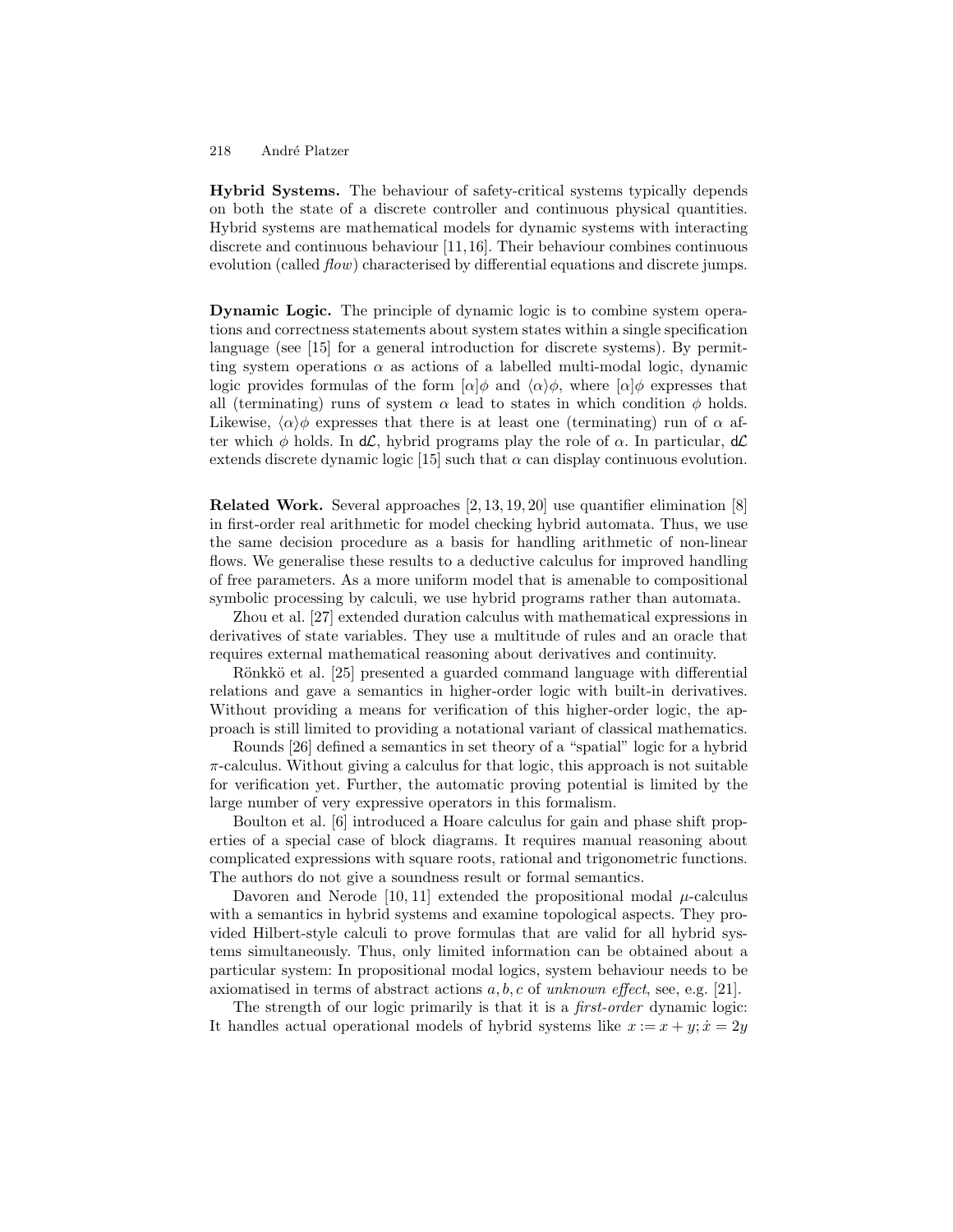rather than abstract propositional actions of unknown effect. Further, we provide a calculus for actually verifying hybrid programs with free parameters and firstorder definable flows, i.e., flows that are definable in first-order arithmetic. For verifying the coordination level of train dynamics, which we use as an example, first-order definable flows are sufficient [9]. First-order approximations of more general flows can be used according to [2, 24].

Structure of this Paper. After introducing syntax and semantics of the differential logic  $d\mathcal{L}$  in Section 2, we introduce a sequent calculus in Section 3, which can be used for verifying parametric hybrid systems in  $d\mathcal{L}$ , and prove soundness. In Section 4, we prove an inductive safety property in train control using the  $d\mathcal{L}$ calculus. Finally, we draw conclusions and discuss future work in Section 5.

# 2 Syntax and Semantics of Differential Logic

As a uniform model for hybrid systems, our logic introduces hybrid programs, which generalise real-time programs [17] to hybrid change. They are more amenable to step-wise symbolic processing by calculus rules than graph structures of automata. Since hybrid automata [1] can be embedded, there is no loss of expressivity. Hybrid programs have a simple compositional semantics. With this basis, we can construct a compositional calculus that reduces verification of system properties to proving properties of its parts.

The differential logic  $d\mathcal{L}$  is a dynamic logic for reasoning about programs with three basic characteristics to meet the requirements of hybrid systems:

Discrete jumps. Projections in state space are represented as instantaneous assignments of values to state variables. With this, mode switches like mode  $:= 4$ or signal := 1 can be expressed with discrete jumps, as well as resets  $z := 0$  or adjustments of control variables like  $z := z - 2$ .

Continuous evolution. Continuous variation in system dynamics is represented with differential equations as evolution constraints. For example, the evolution of a train with constant braking can be expressed with a system action for the differential equation  $\ddot{z} = -b$  with second time-derivative  $\ddot{z}$  of z. Similarly, the effect of  $\ddot{z} = -b \& z > 5$  is an evolution that is restricted to always remain within the region  $z \geq 5$ , i.e., to stop braking at the latest when  $z < 5$ . Such an evolution can stop at any time within  $z \geq 5$ , it can even continue with transient grazing along the border  $z = 5$ , but it is not allowed to proceed when it enters  $z < 5$ .

Regular combinations. Discrete and continuous transitions can be combined to form *hybrid programs* using regular expression operators  $(\cup, *,:)$  as structured behaviour of hybrid systems. For example, mode :=  $4 \cup \ddot{z} = -b$  describes a train controller that can either choose to switch its state to an alert mode (4) or initiate braking by the differential equation  $\ddot{z} = -b$ , by a nondeterministic choice (∪). In conjunction with other regular combinations, control constraints can be expressed using conditions like  $2z \geq 9$  as guards for the system state.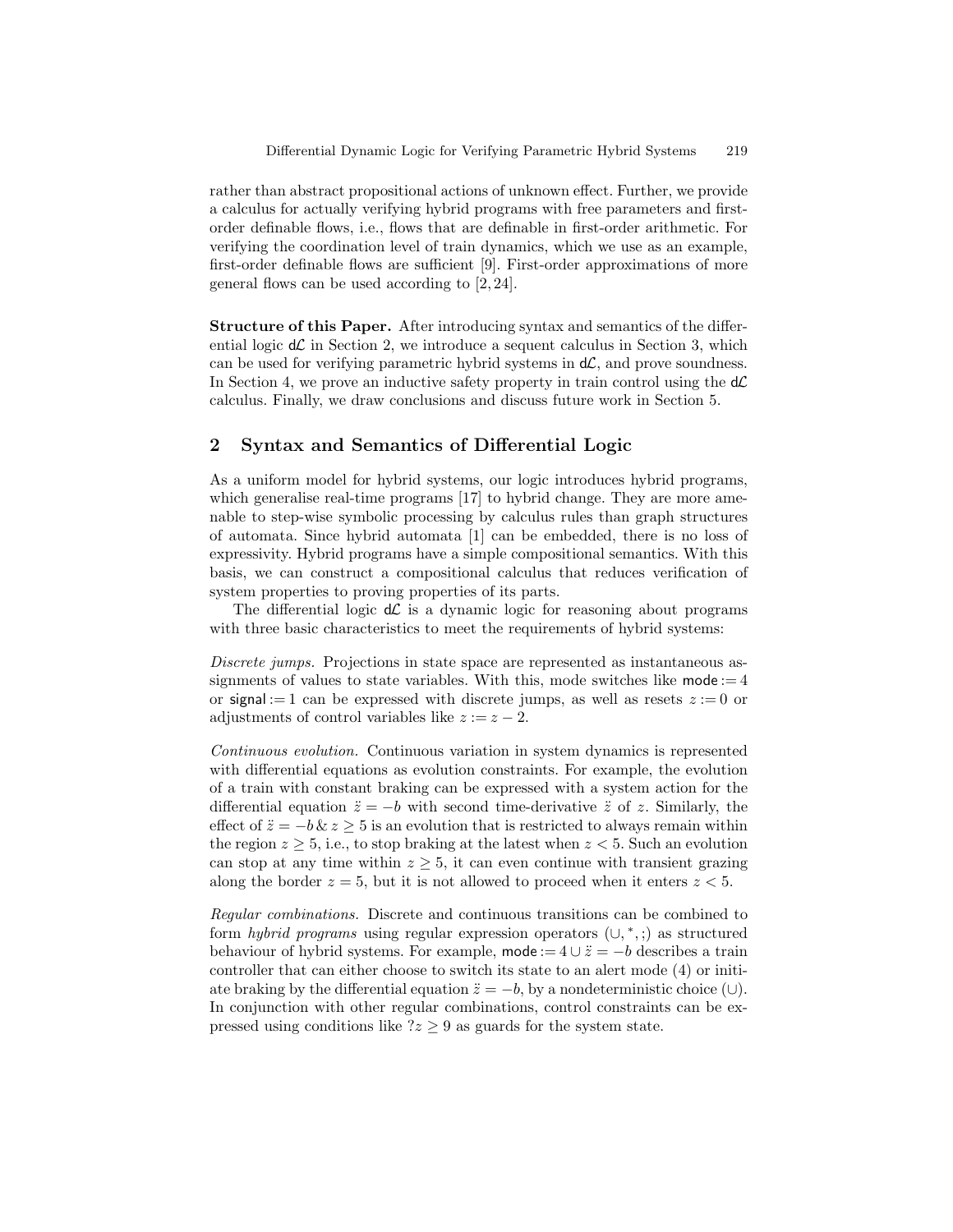#### 2.1 Syntax of  $d\mathcal{L}$

**Terms and Formulas.** The formulas of  $d\mathcal{L}$  are built over a finite set V of realvalued variables and a fixed signature  $\Sigma$  of function and predicate symbols. For simplicity, the signature  $\Sigma$  is assumed to contain exclusively the usual function and predicate symbols for real arithmetic, such as  $0, 1, +, \cdot, =, \leq, \lt, \geq, \gt.$ 

The set  $\text{Trm}(V)$  of *terms* is defined as in classical first-order logic yielding polynomial expressions. The set  $\text{Fml}(V)$  of *formulas* of  $d\mathcal{L}$  is defined as common in first-order dynamic logic [15]. That is, they are built using propositional connectives  $\land, \lor, \rightarrow, \rightarrow, \neg$  and quantifiers  $\forall, \exists$  (first-order part). In addition, if  $\phi$  is a dC formula and  $\alpha$  a hybrid program, then  $\alpha|\phi, \langle \alpha \rangle \phi$  are formulas (dynamic part).

**Hybrid Programs.** In  $d\mathcal{L}$ , elementary discrete jumps and continuous evolutions interact using regular control structure to form hybrid programs.

**Definition 1 (Hybrid programs).** The set  $HP(V)$  of hybrid programs is inductively defined as the smallest set such that:

- $-If \, x \in V \text{ and } \theta \in \text{Trm}(V), \text{ then } (x := \theta) \in \text{HP}(V).$
- $-I f x \in V, \theta \in \text{Trm}(V)$ , and  $\chi \in \text{Fml}(V)$  further is a quantifier-free first-order formula, then  $(\dot{x} = \theta \& \chi) \in HP(V)$ .
- $-If \chi \in \text{Fml}(V)$  is a quantifier-free first-order formula, then  $(?\chi) \in \text{HP}(V)$ .
- $-If \alpha, \gamma \in HP(V)$  then  $(\alpha; \gamma) \in HP(V)$ .
- $-If \alpha, \gamma \in HP(V)$  then  $(\alpha \cup \gamma) \in HP(V)$ .
- $-If \alpha \in \text{HP}(V)$  then  $(\alpha^*) \in \text{HP}(V)$ .

The effect of  $x := \theta$  is an instantaneous discrete jump in state space. That of  $\dot{x} = \theta \& \chi$  is an ongoing continuous evolution controlled by the differential equation  $\dot{x} = \theta$  while remaining within the region described by  $\chi$ . The evolution is allowed to stop at any point in  $\chi$ . It is, however, obliged to stop before it leaves  $\chi$ . For unrestricted evolution, we abbreviate  $\dot{x} = \theta \, \& \, true$  by  $\dot{x} = \theta$ . The  $d\mathcal{L}$  semantics allows differential equations with arbitrary terms  $\theta$  and arbitrary occurrences of x or other variables in  $\theta$ . As, e.g., in [13,20], however, our calculus assumes that  $\dot{x} = \theta$  has a first-order definable flow or approximation. See [2,24] for flow approximation techniques. Extensions of  $d\mathcal{L}$  and its calculus to systems of differential equations and higher-order derivatives are accordingly.

The ? $\phi$  action is used to define conditions. Its semantics is that of a no-op if  $\phi$ is true in the current state, and that of a failure divergence blocking all further evolution, otherwise. The non-deterministic choice  $\alpha \cup \gamma$ , sequential composition  $\alpha$ ;  $\gamma$  and non-deterministic repetition  $\alpha^*$  of hybrid programs are as usual. They can be combined with  $?\phi$  to form more complicated control structures, see [15].

In  $d\mathcal{L}$ , there is no need to distinguish between discrete and continuous variables or between system parameters and state variables, as they share the same uniform semantics. For instance,  $\exists z \, | \, \dot{z} = -z \, | \, z \leq 5$  expresses that there is a choice of the initial value for  $z$  (which could be a parameter) such that after all evolutions of z along  $\dot{z} = -z$ , the outcome of the state variable z will be at most 5. For pragmatic reasons, an informal distinction can improve readability. Formal distinctions of quantified variables and state variables [4] carry over to  $d\mathcal{L}$ .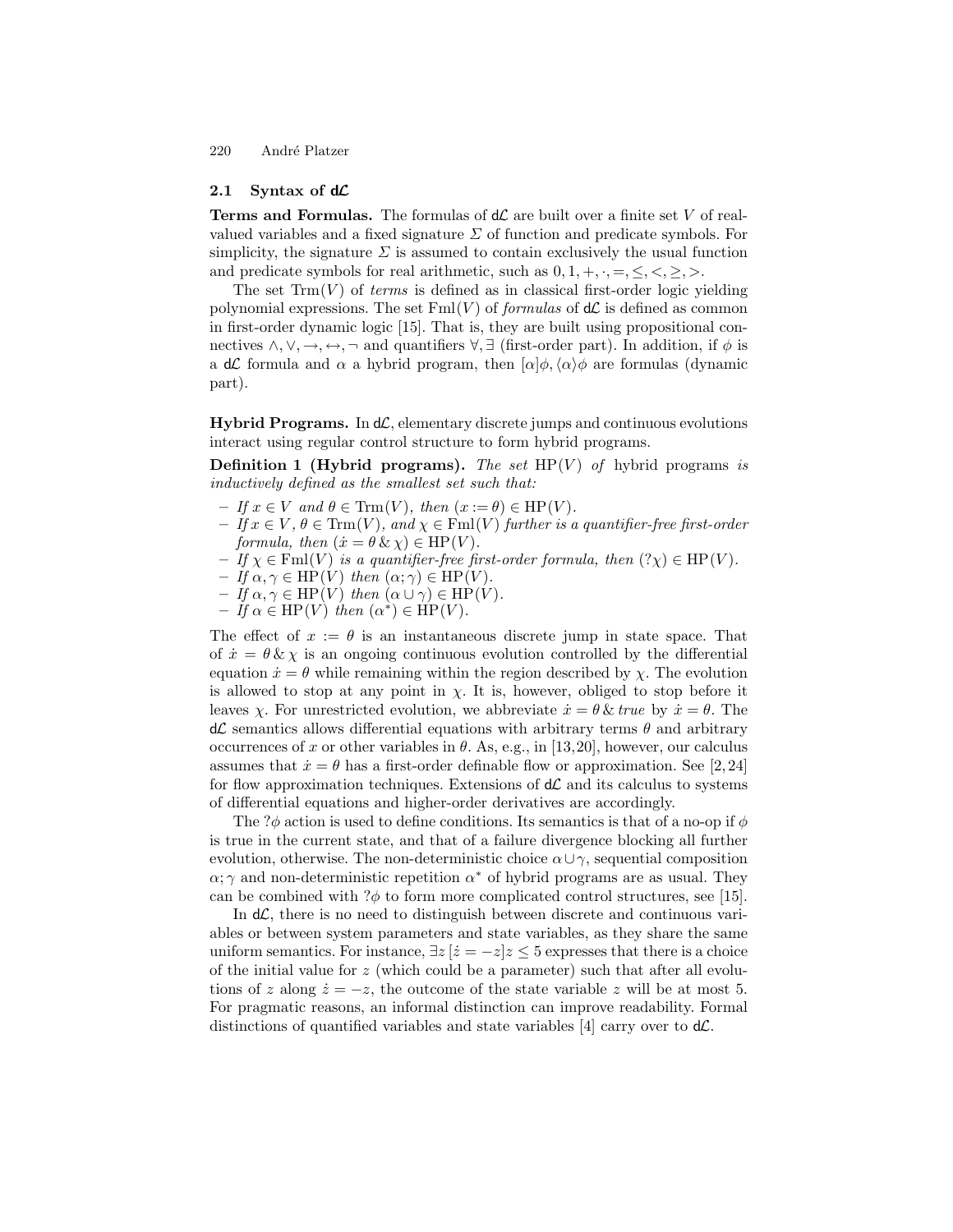#### 2.2 Semantics

Hybrid systems evolve along a piecewise continuous trajectory in  $n$ -dimensional space as time passes (see Fig. 1 for a possible evolution with one system variable  $x$ over time  $t$ ). The discontinuities are caused by discrete jumps in the state space while the segments of continuous evolution are governed by differential equations. Concerning semantics of hybrid system models, there is a variety of slightly different formalisations. Since the interplay of discrete change with continuous evolution raises peculiar subtleties, we start with a motivation that highlights the advantages of our choice of semantics for  $d\mathcal{L}$ .

Motivation. Consider the scenario in Fig. 1. The semantics has to restrict the behaviour of the hybrid system during the continuous evolution phase, e.g., on the interval [1, 2], to respect the differential equation  $\dot{x} = f(x)$ . Yet, the discrete jump at time 2 will necessarily lead to a discontinuity in the overall system trajectory. Now, an overall system trajectory function g (where  $q(t)$  records the value of x at



Fig. 1. Discontinuous hybrid trajectory

time t) can only assume a *single* value at time 2, say  $g(2) = 0.6$ . Hence, the evolution of g will only be continuous on the inner interval  $(1, 2)$ . Still, the evolution along  $\dot{x} = f(x)$  has to be constrained to possess a *left*-continuous continuation at time 2 towards a projected value of 1, although this value will never be assumed by g. This complicates the well-posed definition of semantics on the basis of an overall system trajectory. Note that leaving out this condition of left-continuity would lead to a total transition relation with *all* states being reachable, which, of course, would not reflect the proper system behaviour either.

In contrast to this, the  $d\mathcal{L}$  semantics inflates points in time with instantaneous discrete progression by associating an individual trajectory for each continuous evolution or instant jump phase. Hence, the trajectories remain continuous within each differential evolution phase, with discontinuities isolated purely in discrete jump transitions. Thereby, the  $d\mathcal{L}$  semantics directly traces the succession of values assumed during the hybrid evolution, even if they belong to states which occur without model time passing in between. In addition to the fact that those so-called super-dense time effects naturally occur at mode switches between differential evolutions, they are necessary for joint mode switches of several system variables at once, like in  $x := 3; y := 5$ . We argue that the  $d\mathcal{L}$ semantics is much simpler to define than for approaches with a global overall system trajectory as, for example, in [9].

Formal Semantics. The interpretations of  $d\mathcal{L}$  consist of states (worlds) that are first-order structures over the reals, with state variables progressing along a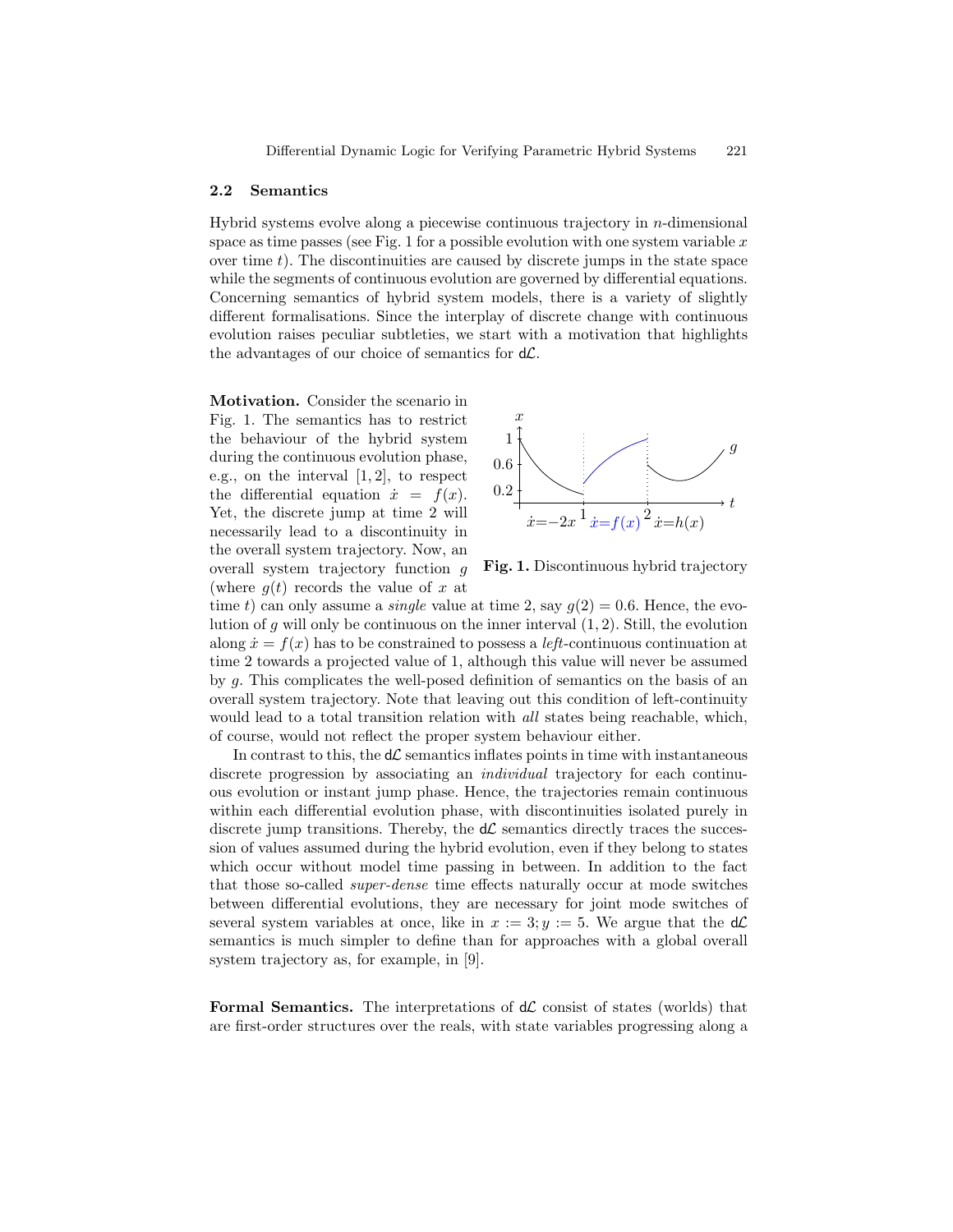sequence of states. A potential behaviour of a hybrid system corresponds to a sequence of states that contain the observable values of system variables during its hybrid evolution. More precisely, the semantics of a single (compound or elementary) system action is captured by the state transitions that are possible using this action. For discrete jumps  $\alpha$  this transition relation  $\rho(\alpha)$  holds for pairs of states that satisfy the jump constraint. In case of continuous evolutions, the transition relation holds for pairs of states that can be interconnected by a continuous system flow that respects the differential equation, thereby hiding the intermediate flow details from the logic. To retain a manageable logic and calculus, it is important to hide as much as possible of the branching factor of continuous evolution from the logic. Since function and predicate symbols are interpreted as usual for real arithmetic, we omit first-order structures from the notation and focus on states, i.e, assignments of variables with real values.

**Definition 2 (State).** A state is a map  $\nu: V \to \mathbb{R}$ ; the set of all states is denoted by  $\text{Sta}(V)$ . An interpretation is a non-empty set of states that is closed under hybrid program operations (see Def. 4).

Further, we use  $\nu[x \mapsto d]$  to denote the *semantic modification* of a state  $\nu$  that is identical to  $\nu$  except for the interpretation of the symbol x, which is  $d \in \mathbb{R}$ . With the exception of continuous evolution, the semantics,  $\rho(\alpha)$ , of hybrid program  $\alpha$ as a state transition structure in  $d\mathcal{L}$  is as customary in dynamic logic (Def. 4).

Definition 3 (Valuation of terms and formulas). For terms and formulas, the valuation val $(\nu, \cdot)$  with respect to state  $\nu$  is defined as usual for first-order modal logic (e.g.  $[15]$ ), i.e., using the following definitions for modal operators:

1.  $val(\nu, [\alpha]\phi) = true :\iff val(\omega, \phi) = true$  for all  $\omega$  with  $(\nu, \omega) \in \rho(\alpha)$ 

2. val $(\nu,\langle\alpha\rangle\phi) = true :\iff val(\omega,\phi) = true$  for some  $\omega$  with  $(\nu,\omega) \in \rho(\alpha)$ 

Definition 4 (Semantics of hybrid programs). The valuation,  $\rho(\alpha)$ , of a hybrid program  $\alpha$ , is a transition relation on states. It specifies which state  $\omega$  is reachable from a state  $\nu$  by operations of the hybrid system  $\alpha$  and is defined as:

- 1.  $(\nu, \omega) \in \rho(x := \theta) : \Longleftrightarrow \omega = \nu[x \mapsto val(\nu, \theta)]$
- 2.  $(\nu, \omega) \in \rho(\dot{x} = \theta \& \chi) : \Longleftrightarrow$  there is a function  $f : [0, r] \to \text{Sta}(V)$  with  $r \geq 0$ such that  $f(0) = \nu, f(r) = \omega$ , and val $(f(\zeta), x)$  is continuous in  $\zeta$  on  $[0, r]$ and has a derivative of value val $(f(\zeta), \theta)$  at each time  $\zeta \in (0, r)$ . For  $y \neq x$ and  $\zeta \in [0, r]$ ,  $val(f(\zeta), y) = val(\nu, y)$ . Further,  $val(f(\zeta), \chi) = true$  for each  $\zeta \in (0, r)$ . Systems of differential equations are defined accordingly.
- 3.  $\rho$  $(\gamma \chi) = \{ (\nu, \nu) : val(\nu, \chi) = true \}$
- 4.  $\rho(\alpha;\gamma) = \rho(\alpha) \circ \rho(\gamma) = \{(\nu,\omega) : (\nu,z) \in \rho(\alpha), (z,\omega) \in \rho(\gamma) \text{ for some state } z\}$ 5.  $\rho(\alpha \cup \gamma) = \rho(\alpha) \cup \rho(\gamma)$
- 
- 6.  $(\nu, \omega) \in \rho(\alpha^*)$  iff there are  $n \in \mathbb{N}$  and  $\nu = \nu_0, \ldots, \nu_n = \omega$  with  $(\nu_i, \nu_{i+1}) \in \rho(\alpha)$ for  $0 \leq i < n$ .

For the semantics of differential equations, derivatives are well-defined on  $(0, r)$ as  $\text{Sta}(V)$  is isomorphic to a finite dimensional real space when V is finite.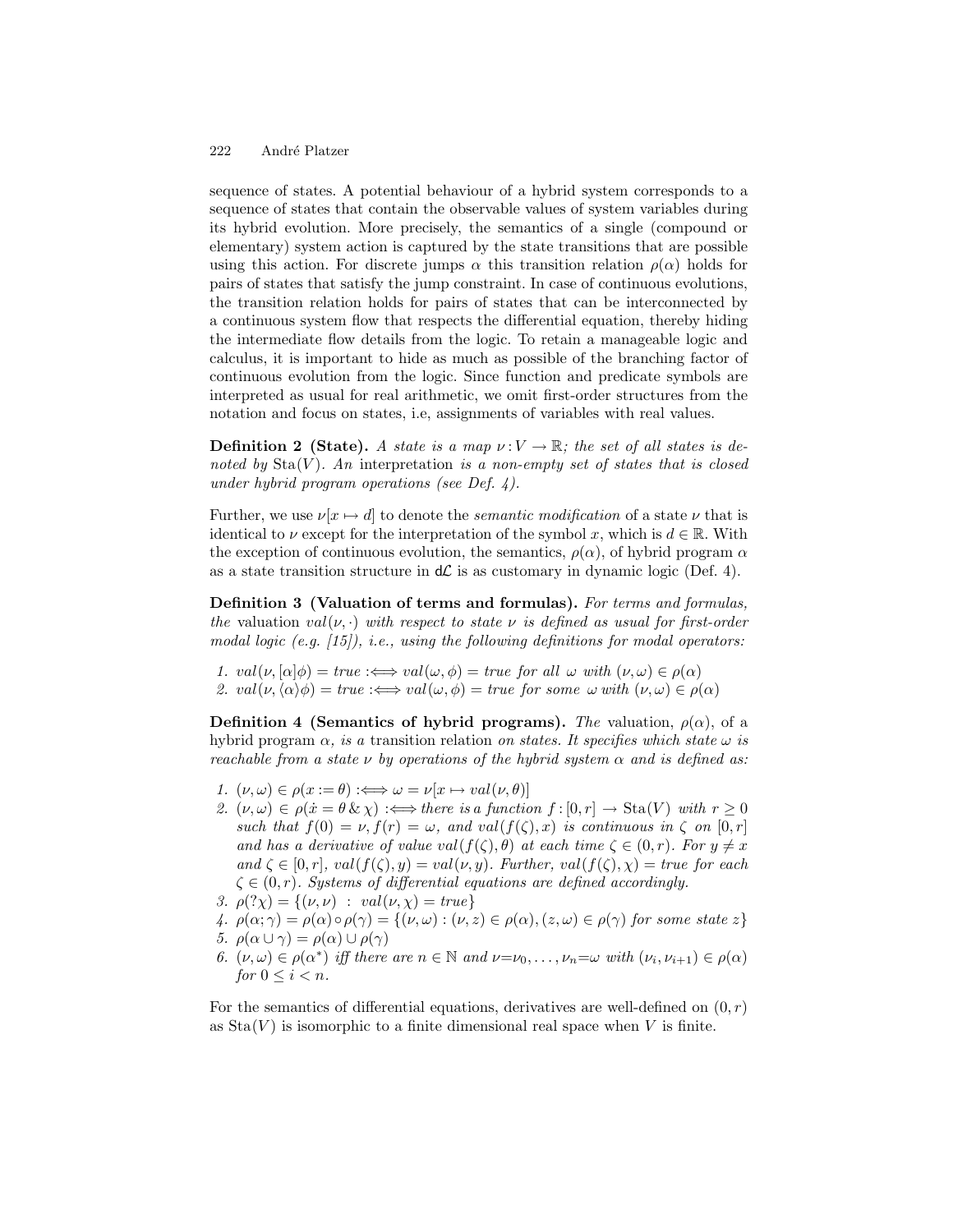

Fig. 2. Transition structure of speed supervision.

#### 2.3 Speed Supervision in Train Control

In the European Train Control System (ETCS) [9, 12], trains are only allowed to move within their current movement authority block (MA). When their MA is not extended before reaching its end, trains always have to stop within the MA because there can be open gates or other trains beyond. Here, we identify a single component which is most responsible for the hybrid characteristics of safe driving: speed supervision locally controls the movement of a train such that it always remains within its MA. Depending on the current driving situation, the speed supervision determines a safety envelope  $s$  around the train, within which driving is safe, and adjusts its acceleration  $a$  in accordance with  $s$  (called *correction* in [9]). In the course of this paper, we derive a constraint on s that guarantees safe driving. To simplify the presentation, we assume, as in [9], that the train controller only chooses between braking and keeping speed. Constraints for positive acceleration can be derived accordingly.

Of course, a safe operation of ETCS also depends on other aspects like a disjoint partitioning of the track into MA, appropriate computation of the safe rear end of trains, or proper functioning of gates [9]. But these more static properties are much easier to show when the most important hybrid train dynamics have been captured in a reliable operation of the speed supervision.

We assume that an MA has been granted up to track position  $m$  and the train is located at position z, heading with initial speed v towards m. In this situation,  $d\mathcal{L}$  can analyse the following safety property of speed supervision:

$$
\psi \to [(\text{corr}; \text{drive})^*] \ z \le m \tag{1}
$$
\n
$$
\text{where } \text{corr} \equiv (?m - z < s; a := -b) \cup (?m - z \ge s; a := 0)
$$
\n
$$
\text{drive} \equiv \tau := 0; (\dot{z} = v, \dot{v} = a, \dot{\tau} = 1 \ \& v \ge 0 \ \land \tau \le \varepsilon) \ .
$$

It expresses that a train will *always* remain within its  $MA \, m$ , assuming a constraint  $\psi$  for the parameters. In *corr*, the train corrects its acceleration or brakes with force b (as a failsafe recovery manoeuvre  $[9]$ ) on the basis of the remaining distance  $(m-z)$ . Then, the train continues moving according to *drive*. There, the position z of the train evolves according to the system  $\dot{z} = v, \dot{v} = a$  (i.e.,  $\ddot{z} = a$ ). The evolution stops when the speed  $v$  drops below zero (or earlier). Simultaneously, clock  $\tau$  measures the duration of the current *drive* phase before the controllers react to situation changes (we model this to bridge the gap of continuous-time models and discrete-time control design). Clock  $\tau$  is reset to zero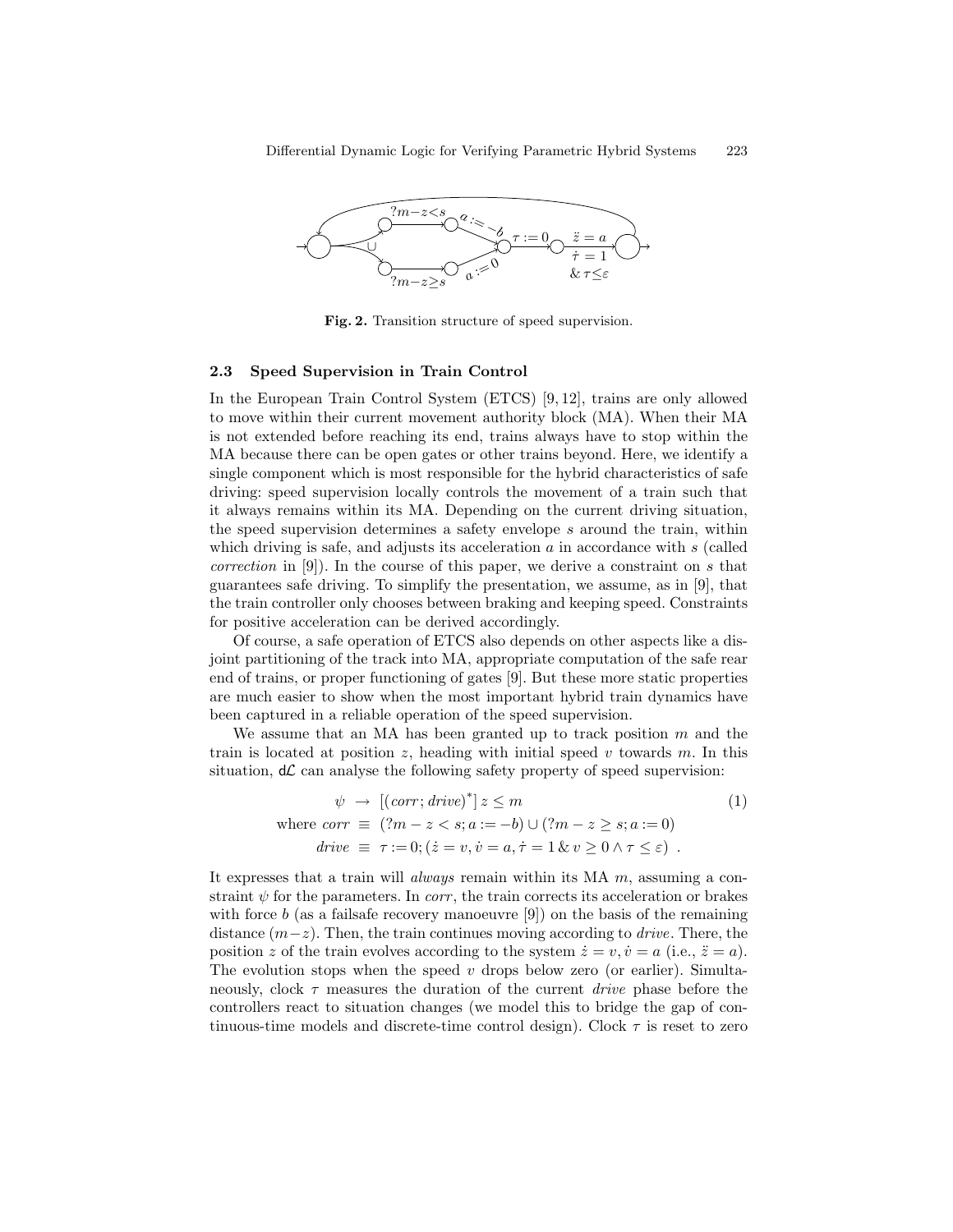when entering drive, constantly evolves along  $\dot{\tau} = 1$ , and is bound by the invariant region  $\tau \leq \varepsilon$ . The effect is that a *drive* phase is interrupted for reassessing the driving situation after at most  $\varepsilon$  seconds, and the *corr*; drive loop repeats. The corresponding transition structure  $\rho((corr, drive)^*)$  is depicted in Fig. 2.

Instead of manually choosing specific values for the free parameters as in [9, 12], we will use our calculus to synthesise constraints on the relationship of parameters that are required for a safe operation of train control.

## 3 A Verification Calculus for Differential Logic

In this section, we introduce a sequent calculus for verifying hybrid systems in  $d\mathcal{L}$ . With the basic idea being to perform a symbolic evaluation, hybrid programs are successively transformed into logical formulas describing their effects.

For propositional logic, standard rules P1–P9 are listed in Fig. 3. The other rules transform hybrid programs into simpler logical formulas, thereby relating the meaning of programs and formulas. Rules D1–D7 are as in discrete dynamic logic [4, 15]. D8 uses generalised substitutions [4] for handling discrete change. Unlike in uninterpreted first-order logic [15], quantifiers are dealt with using quantifier elimination  $[8]$  over the reals  $(D9-D12)$  in a way that is compatible with dynamic modalities. D13–D14 handle continuous evolutions given a first-order definable flow  $y_x$  for  $\dot{x} = \theta$ . In combination with D9–D12, they fully encapsulate the handling of differential equations within hybrid systems. D15 is an induction schema with inductive invariant p.

#### 3.1 Rules of the Calculus

A sequent is of the form  $\Gamma \vdash \Delta$ , where  $\Gamma$  and  $\Delta$  are finite sets of formulas. Its semantics is that of the formula  $\bigwedge_{\phi \in \Gamma} \phi \to \bigvee_{\psi \in \Delta} \psi$ . Sequents will be treated as an abbreviation. In the following, an update  $\overline{\mathcal{U}}$  simply is a list of discrete assignments of the form  $x := \theta$  (see [4] for techniques dealing with a single parallel update rather than a list, which can be combined with our calculus). Rules are applicable anywhere in the sequent, within any context  $\Gamma$ ,  $\Delta$  and update  $\langle \mathcal{U} \rangle$ :

**Definition 5 (Provability, derivability).** A formula  $\psi$  is provable from a set  $\Phi$  of formulas, denoted by  $\Phi \vdash_{d\mathcal{L}} \psi$  iff there is a finite set  $\Phi_0 \subseteq \Phi$  for which the sequent  $\Phi_0 \vdash \psi$  is derivable. In turn, a sequent of the form  $\Gamma$ ,  $\langle \mathcal{U} \rangle \Phi \vdash \langle \mathcal{U} \rangle \Psi$ ,  $\Delta$ (for some update U, including the empty update, and finite sets  $\Gamma, \Delta$  of context formulas) is derivable iff there is an instance

$$
\begin{array}{ccc}\n\Phi_1 \vdash \Psi_1 & \dots & \Phi_n \vdash \Psi_n \\
\hline\n\Phi \vdash \Psi\n\end{array}
$$

of a rule schema of the  $d\mathcal{L}$  calculus in Fig. 3 such that for each  $1 \leq i \leq n$ 

$$
\Gamma,\langle\mathcal{U}\rangle\varPhi_i\vdash \langle\mathcal{U}\rangle\varPsi_i,\varDelta
$$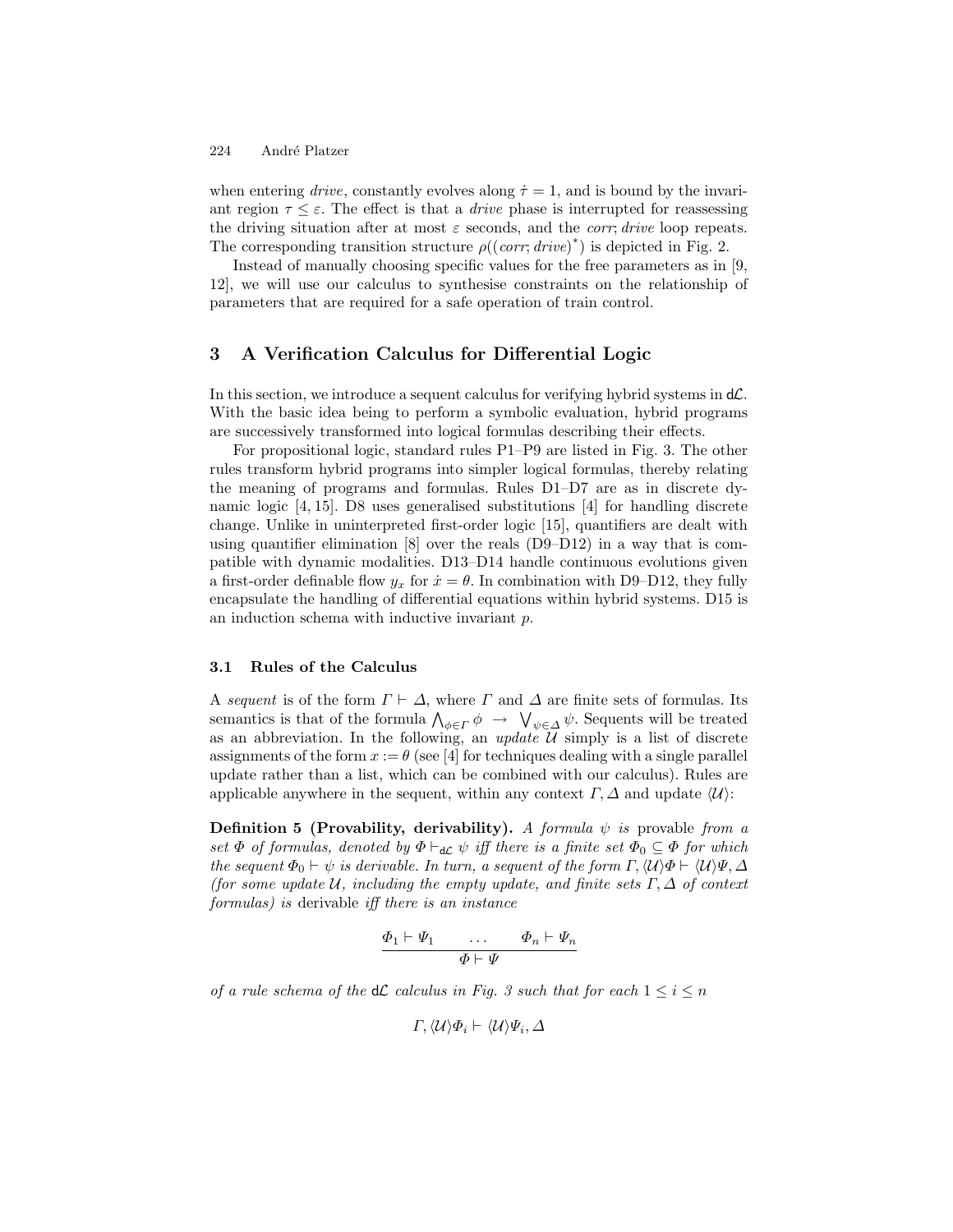$$
(P1) \frac{\vdash \phi}{\neg \phi \vdash} \qquad (P4) \frac{\phi, \psi \vdash}{\phi \land \psi \vdash} \qquad (P7) \frac{\phi \vdash \psi \vdash}{\phi \lor \psi \vdash}
$$
\n
$$
(P2) \frac{\phi \vdash}{\vdash} \qquad (P5) \frac{\vdash \phi \qquad \vdash \psi}{\vdash \neg \vdash \neg \vdash \psi} \qquad (P8) \frac{\vdash \phi, \psi}{\vdash \vdash \psi, \psi}
$$

$$
\begin{array}{ccc}\n\text{(P3)} & \begin{array}{l}\n\phi + \psi \\
\hline\n\phi + \psi \\
\hline\n\phi + \psi\n\end{array} \\
\text{(P6)} & \begin{array}{l}\n\phi + \psi \\
\hline\n\phi + \psi + \psi\n\end{array} \\
\hline\n\phi + \psi + \psi\n\end{array} \\
\text{(P9)} & \begin{array}{l}\n\phi + \psi \\
\hline\n\phi + \psi\n\end{array}\n\end{array}
$$

(D1) 
$$
\frac{\phi \land \psi}{\langle ?\phi \rangle \psi}
$$
 (D5)  $\frac{\phi \lor \langle \alpha; \alpha^* \rangle \phi}{\langle \alpha^* \rangle \phi}$  (D9)  $\frac{\text{qelim}(\exists x \land_i (T_i \vdash \Delta_i))}{\Gamma \vdash \Delta, \exists x \phi}$ 

(D2) 
$$
\frac{\phi \to \psi}{[?\phi]\psi}
$$
 (D6)  $\frac{\phi \land [\alpha; \alpha^*] \phi}{[\alpha^*] \phi}$  (D10)  $\frac{\text{gelim}(\forall x \land_i (\Gamma_i \vdash \Delta_i))}{\Gamma, \exists x \phi \vdash \Delta}$ 

(D3) 
$$
\frac{\langle \alpha \rangle \phi \vee \langle \gamma \rangle \phi}{\langle \alpha \cup \gamma \rangle \phi}
$$
 (D7)  $\frac{\langle \alpha \rangle \langle \gamma \rangle \phi}{\langle \alpha; \gamma \rangle \phi}$  (D11)  $\frac{\text{qelim}(\forall x \Lambda_i (\Gamma_i \vdash \Delta_i))}{\Gamma \vdash \Delta, \forall x \phi}$ 

(D4) 
$$
\frac{[\alpha]\phi \wedge [\gamma]\phi}{[\alpha \cup \gamma]\phi}
$$
 (D8)  $\frac{\phi_x^{\theta}}{\{x := \theta\}\phi}$  (D12)  $\frac{\text{qelim}(\exists x \wedge_i (\Gamma_i \vdash \Delta_i))}{\Gamma, \forall x \phi \vdash \Delta}$   
\n(D13)  $\frac{\exists t \ge 0 \ (\bar{\chi} \wedge \langle x := y_x(t) \rangle \phi)}{\langle x \rangle \phi \rangle}$  (D14)  $\frac{\text{qelim}(\exists x \wedge_i (\Gamma_i \vdash \Delta_i))}{\Gamma, \forall x \phi \vdash \Delta}$ 

(D13) 
$$
\frac{3v \leq 0 \left(\chi \wedge \sqrt{x} \cdot \frac{3v - 9x(v)/\varphi}{2}\right)}{\langle \dot{x} = \theta \& \chi \rangle \phi}
$$
 (D14)

$$
(D15) \frac{\vdash p \qquad \vdash [\alpha^*](p \rightarrow [\alpha]p)}{\vdash [\alpha^*]p}
$$

$$
\Gamma, \exists x \phi \vdash \Delta
$$
\n(D11) 
$$
\frac{\text{qelim}(\forall x \land_i (\Gamma_i \vdash \Delta_i))}{\Gamma \vdash \Delta, \forall x \phi}
$$
\n(D12) 
$$
\frac{\text{qelim}(\exists x \land_i (\Gamma_i \vdash \Delta_i))}{\Gamma, \forall x \phi \vdash \Delta}
$$
\n(D14) 
$$
\frac{\forall t \ge 0 \ (\bar{x} \rightarrow [x := y_x(t)] \phi)}{[x = \theta \& \chi] \phi}
$$

Rule D8 is only applicable if the substitution of x by  $\theta$  in  $\phi_x^{\theta}$  introduces no new bindings. In D13–D14, t and  $\tilde{t}$  are fresh variables, and  $y_v$  is the solution of the initial value problem  $(\dot{x} = \theta, x(0) = v)$ . Additionally,  $\overline{\chi}$  is an abbreviation for  $\forall 0 < \tilde{t} < t \langle x := y_x(\tilde{t}) \rangle \chi;$ it simplifies to true if  $\chi$  equals true. In D9–D12, x does not occur in  $\Gamma$ ,  $\Delta$ . Further, the  $\Gamma_i \vdash \Delta_i$  are obtained from the resulting sub-goals of a side deduction, see ( $\star$ ) in Fig. 4. The side deduction is started from the goal  $\Gamma \vdash \Delta$ ,  $\phi$  at the bottom (or  $\Gamma$ ,  $\phi \vdash \Delta$ for D10 and D12). In the resulting sub-goals  $\Gamma_i \vdash \Delta_i$ , variable x is assumed to occur in first-order formulas only, as quantifier elimination (qelim) is then applicable.

Fig. 3. Rule schemata of the  $d\mathcal{L}$  verification calculus.



Fig. 4. Side deduction for quantifier elimination rules.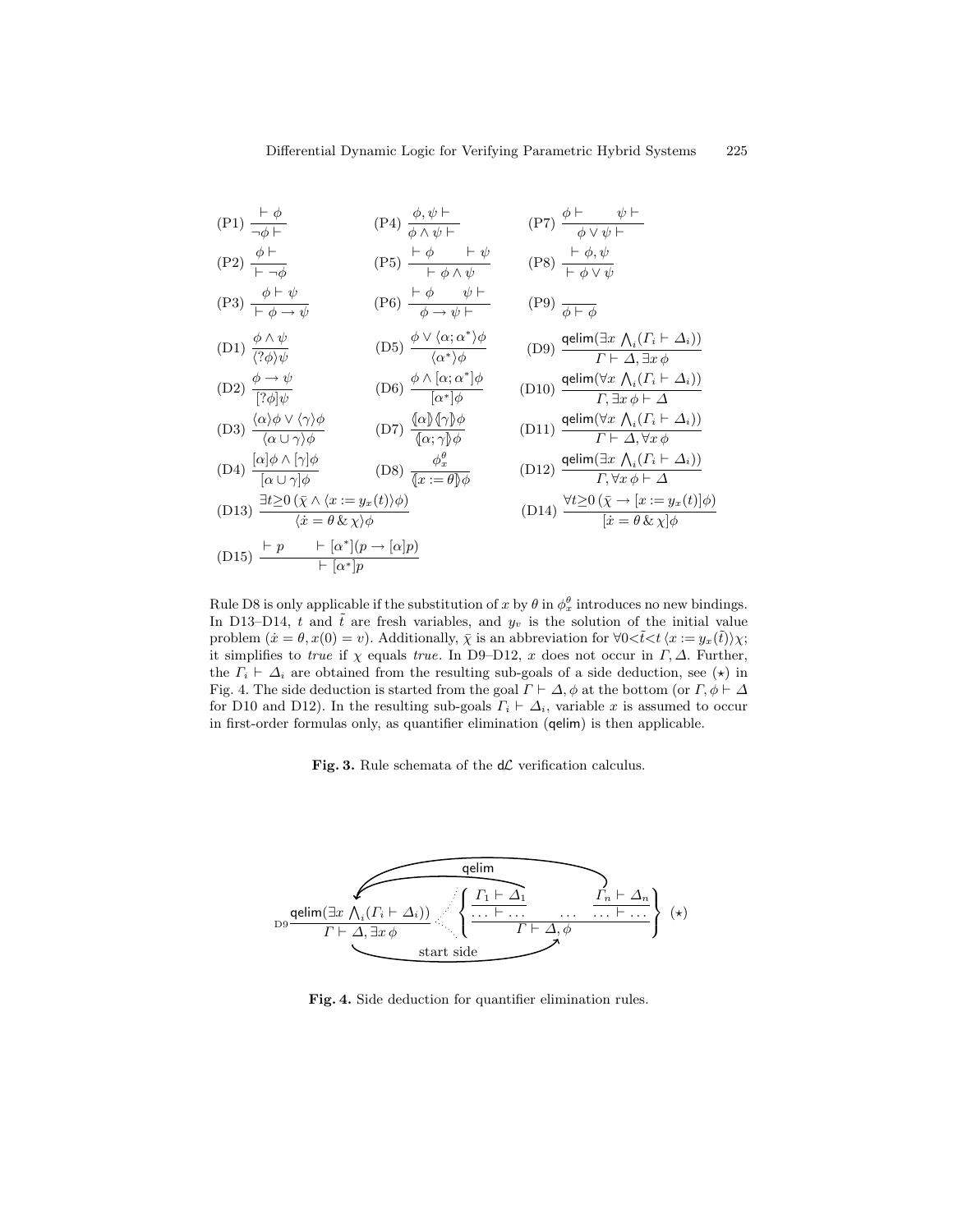is derivable. Moreover, the symmetric schemata  $D1-D14$  can be applied on either side of the sequent (again in context  $\Gamma$ ,  $\Delta$  and update  $\langle \mathcal{U} \rangle$ ). In D7 and D8, the schematic modality  $\{\cdot\}$  can further be instantiated with both  $[\cdot]$  and  $\langle \cdot \rangle$ . The same modality instance has to be chosen within a single schema instantiation, though.

As usual in sequent calculus—although the direction of entailment is from premisses (above rule bar) to conclusion (below)—the order of reasoning is goaldirected: Rules are applied in tableau-style, that is, starting from the desired conclusion at the bottom (goal) to the premisses (sub-goals). In the sequel we illustrate the new  $d\mathcal{L}$  rules.

Discrete jumps. For handling discrete change, rule D8 uses generalised substitutions [4]. The result of applying to  $\phi$  the substitution that replaces x by  $\theta$ is defined as usual [15]; it is denoted by  $\phi_x^{\theta}$ . Rule D8 is not applicable when the substitution introduces new bindings. For this, the definition of a "bound occurrence of a variable y" is amended to include the scope of  $y := \theta$  and  $\dot{y} = \theta$ , because both change the value of y.

Continuous evolution. D13–D14 require solving a symbolic initial value problem. We assume that the differential equations have first-order definable unique flows. See [2, 24] for first-order approximation techniques of more general flows.

Real arithmetic. Rules D9–D12 constitute a purely modular interface to mathematical reasoning. They can use any theory that admits quantifier elimination and has a decidable ground theory (e.g., [8]):

Definition 6 (Quantifier elimination). A first-order theory admits quantifier elimination if to each formula  $\phi$ , a quantifier-free formula qelim( $\phi$ ) can be effectively associated that is equivalent (i.e.,  $\phi \leftrightarrow$  qelim( $\phi$ ) is valid) and has no other free variables. The operation qelim is further assumed to evaluate ground formulas (i.e., without variables), yielding a decision procedure for this theory.

Integrating quantifier elimination to deal with statements about real quantities is quite challenging in the presence of modalities that influence the value of variables and terms. Even more so, the effect of a modality depends on the solutions of the differential equations contained therein. For instance, it is hard to know in advance, which first-order constraints need to be solved by qelim in  $\exists x \left[ \ddot{x} = -b; x := 2x \right]$   $\geq 5$ . To find out, the way how x evolves from  $\exists x \text{ to } x \geq 5$ along the system dynamics needs to be taken into account. Hence, our calculus first unveils the first-order constraints on  $x$  before applying **qelim**. To achieve this in a concise way, we use side deductions.

The effect of a side deduction is as follows. First, the  $d\mathcal{L}$  calculus discovers all relevant first-order constraints from modal formulas using a side deduction in  $d\mathcal{L}$ . Secondly, these constraints are equivalently reduced using qelim and the main proof continues. For instance, an application of D9 to a sequent  $\Gamma \vdash \Delta, \exists x \phi$ starts a side deduction (marked  $(\star)$  in Fig. 4) with the goal  $\Gamma \vdash \Delta, \phi$  at the bottom. This side deduction is carried out in the  $d\mathcal{L}$  calculus until x no longer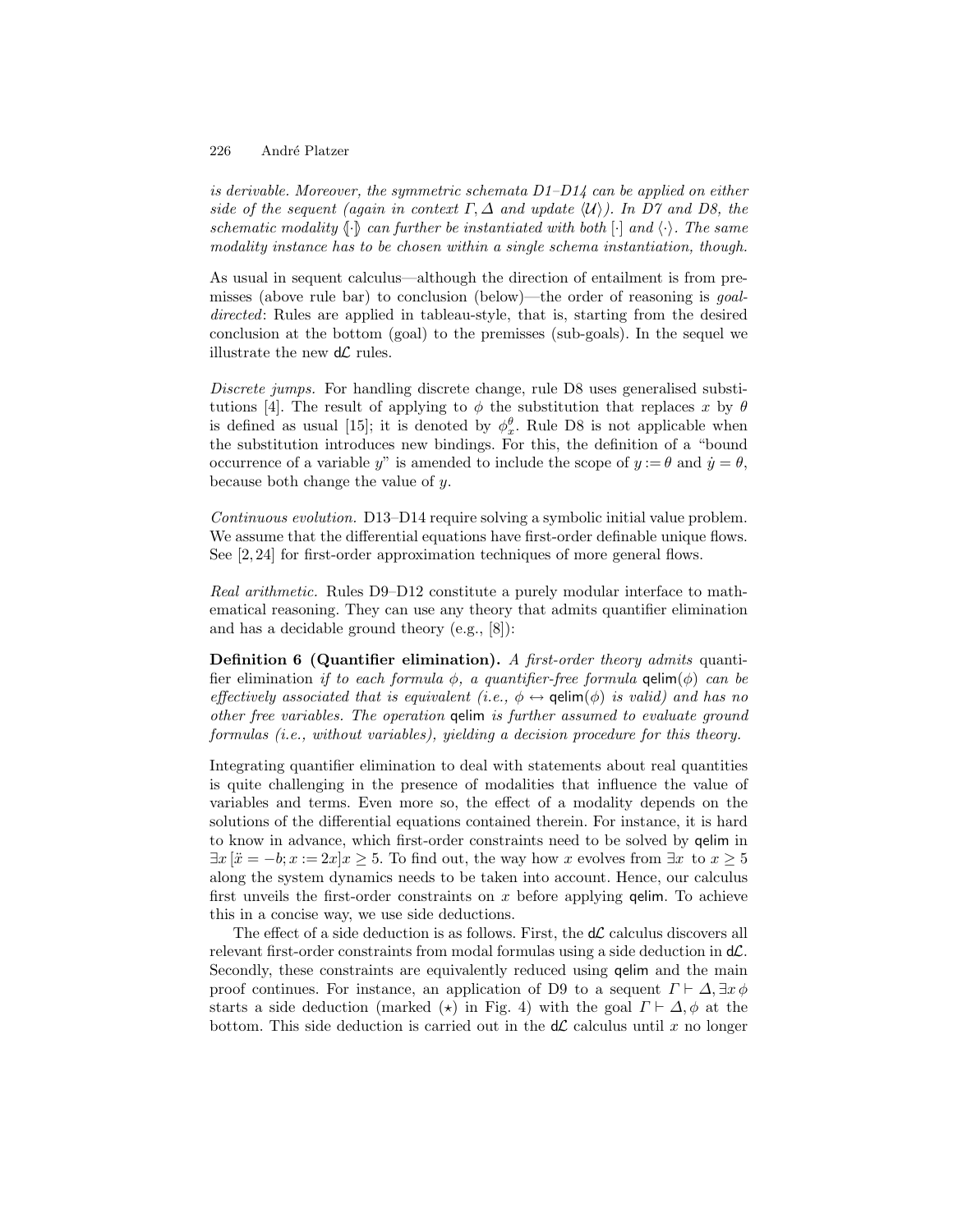

Fig. 5. Analyse MA-violation in braking mode using side deductions.

occurs within modal formulas of the remaining open branches  $\Gamma_i \vdash \Delta_i$  of  $(\star)$ . Once all occurrences of  $x$  are in first-order formulas, the resulting sub-goals  $\Gamma_i \vdash \Delta_i$  of  $(\star)$  are copied back to the main proof and **qelim** is applied (which determines the resulting sub-goal of rule D9 on the upper left side of Fig. 4). The remaining modal formulas not containing  $x$  can be considered as atoms for this purpose as they do not impose constraints on  $x$ .

For implementations in a theorem prover, a careful analysis shows that side deductions can also be performed within the original proof, but the corresponding calculus rules, which keep track of the (lost) quantifier nesting, are quite technical and side deductions lead to a cleaner proof structure. Observe that reintegrating the open branches  $\Gamma_i \vdash \Delta_i$  into the main proof corresponds to discharging multiple sub-goals simultaneously. Modifying tableau procedures to remove multiple open branches at once is not difficult. It works similarly to simultaneous closing substitutions in all branches of free variable tableaux, except that quantifier elimination can produce more than one instantiation.

#### 3.2 Modular Combination by Side Deduction

To illustrate how our calculus combines arithmetic with dynamic reasoning using side deductions, we give an example. Because we will need a similar result when verifying speed supervision, we consider braking of trains. The deduction in Fig. 5 can be used to analyse whether a train could violate its MA although it brakes. As the prover will discover, the answer depends on the initial velocity  $v$ .

Rules D9 and D13 are implemented using Mathematica. Applying D9 in the main proof triggers a side deduction. The conjunction of the open proof goals in the side deduction can be handled by quantifier elimination and simplification in Mathematica, yielding the resulting premiss for D9 in the main proof:

$$
\begin{aligned}\n\text{qelim}(\exists t \left( (v > 0 \land z < m \to t \ge 0) \land (v > 0 \land z < m \to -\frac{b}{2} t^2 + vt + z \ge m) \right)) \\
&\equiv v > 0 \land z < m \to v^2 \ge 2b(m - z)\n\end{aligned}
$$

The open branch of the main proof reveals the speed limit and can be used to synthesise a corresponding parametric constraint. When  $v^2 \ge 2b(m-z)$  holds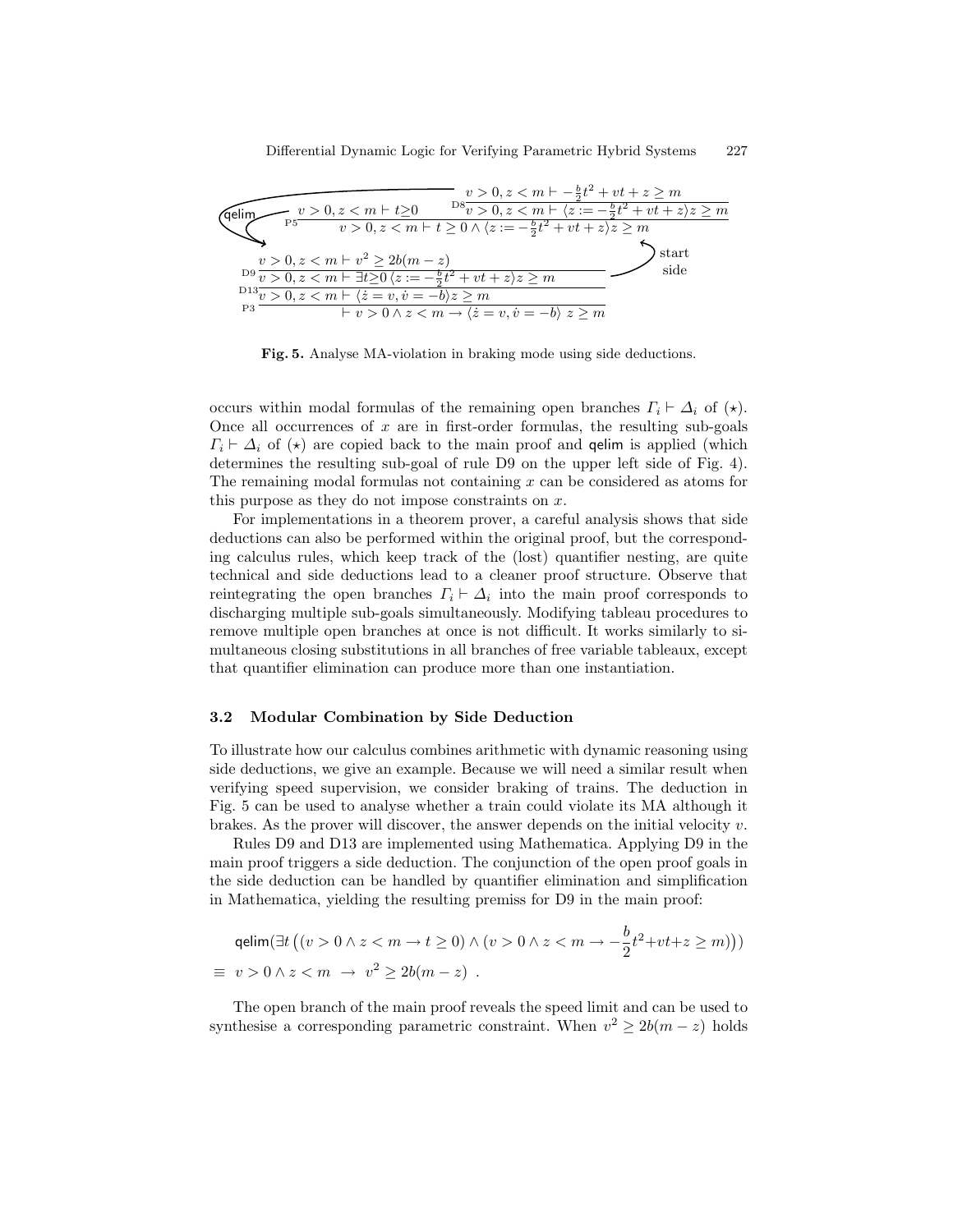initially, then the MA will be violated despite braking. Similarly,  $v^2 \le 2b(m - z)$ guarantees that the MA can be respected by appropriate braking.

#### 3.3 Soundness and Incompleteness

In this section we prove that verification with the  $d\mathcal{L}$  calculus always produces correct results about system safety, i.e., the  $d\mathcal{L}$  calculus is sound.

**Theorem 1 (Soundness).** The  $d\mathcal{L}$  calculus is sound, i.e., derivable formulas are valid (true in all states of all interpretations).

This theorem is a direct consequence of an even stronger result of soundness localised with respect to a single state (instead of requiring the premiss to be true in all states). The primary challenges within this proof are continuous evolutions and the interaction of quantifier elimination with sequent calculus.

**Proposition 1 (Local soundness).** All  $d\mathcal{L}$  rules in Fig. 3 are locally sound: for all states  $\nu$ , the conclusion is true in  $\nu$  when all premisses are true in  $\nu$ .

*Proof.* Most rules can be proven as in [4]. The special cases for  $d\mathcal{L}$  are:

– Rule D9 is locally sound: Let  $\nu$  be a state in which the premiss is true, i.e.,

$$
\nu \models \mathsf{qelim}(\exists x \bigwedge_i (\varGamma_i \vdash \varDelta_i)) \ .
$$

We have to show that the conclusion is true in this state. Using that quantifier elimination yields an equivalence, we see that  $\nu$  also satisfies  $\exists x \bigwedge_i (\Gamma_i \vdash \Delta_i)$ prior to the quantifier elimination. Hence, for some  $d \in \mathbb{R}$  we obtain:

$$
\nu[x \mapsto d] \models \bigwedge_i (\varGamma_i \vdash \varDelta_i) .
$$

As  $(\star)$  in Fig. 4 is inductively shown to be locally sound, we can conclude that  $\nu[x \mapsto d] \models (T \vdash \Delta, \phi)$ . Therefore,  $\nu \models \exists x (T \vdash \Delta, \phi)$ . Now the conjecture can be obtained using standard reasoning with quantifiers and the absence of x in  $\Gamma$ ,  $\Delta$  by rewriting the conclusion with local equivalences:

$$
\exists x \left( \Gamma \vdash \Delta, \phi \right) \equiv \exists x \left( \neg \Gamma \vee \Delta \vee \phi \right) \equiv \neg \Gamma \vee \Delta \vee \exists x \phi \equiv \Gamma \vdash \Delta, \exists x \phi \tag{2}
$$

The soundness proof for D11 is similar since (2) holds for any quantifier. The proofs of D10 and D12 can be derived using duality of quantifiers.

– Rule D13 is locally sound: Assuming the premiss is true in some state  $\nu$ , we have to show that there is a state  $\omega$  with  $\omega \models \phi$  such that  $(\nu, \omega) \in \rho(\dot{x} = \theta)$ . By premise, there is a real value  $e \geq 0$  such that when we abbreviate  $\nu[t \mapsto e]$ by  $\tilde{\nu}$ , we have  $\tilde{\nu} \models \langle x := y_x(t) \rangle \phi$ . Let  $\omega_e$  be such that  $(\tilde{\nu}, \omega_e) \in \rho(x := y_x(t)),$ thus  $\omega_e \models \phi$ . Then, it only remains to show  $(\tilde{\nu}, \omega_e) \in \rho(\dot{x} = \theta)$ . This, in turn, is shown using the function  $e \mapsto \omega_e$ , which yields continuity and a solution of the initial value problem by the corresponding properties of  $y_x$ . Since  $\rho(\dot{x} = \theta)$  and  $\phi$  do not depend on the fresh variable t, the same reasoning holds for  $\nu$  in place of  $\tilde{\nu}$ . The invariant  $\chi$  can be shown accordingly.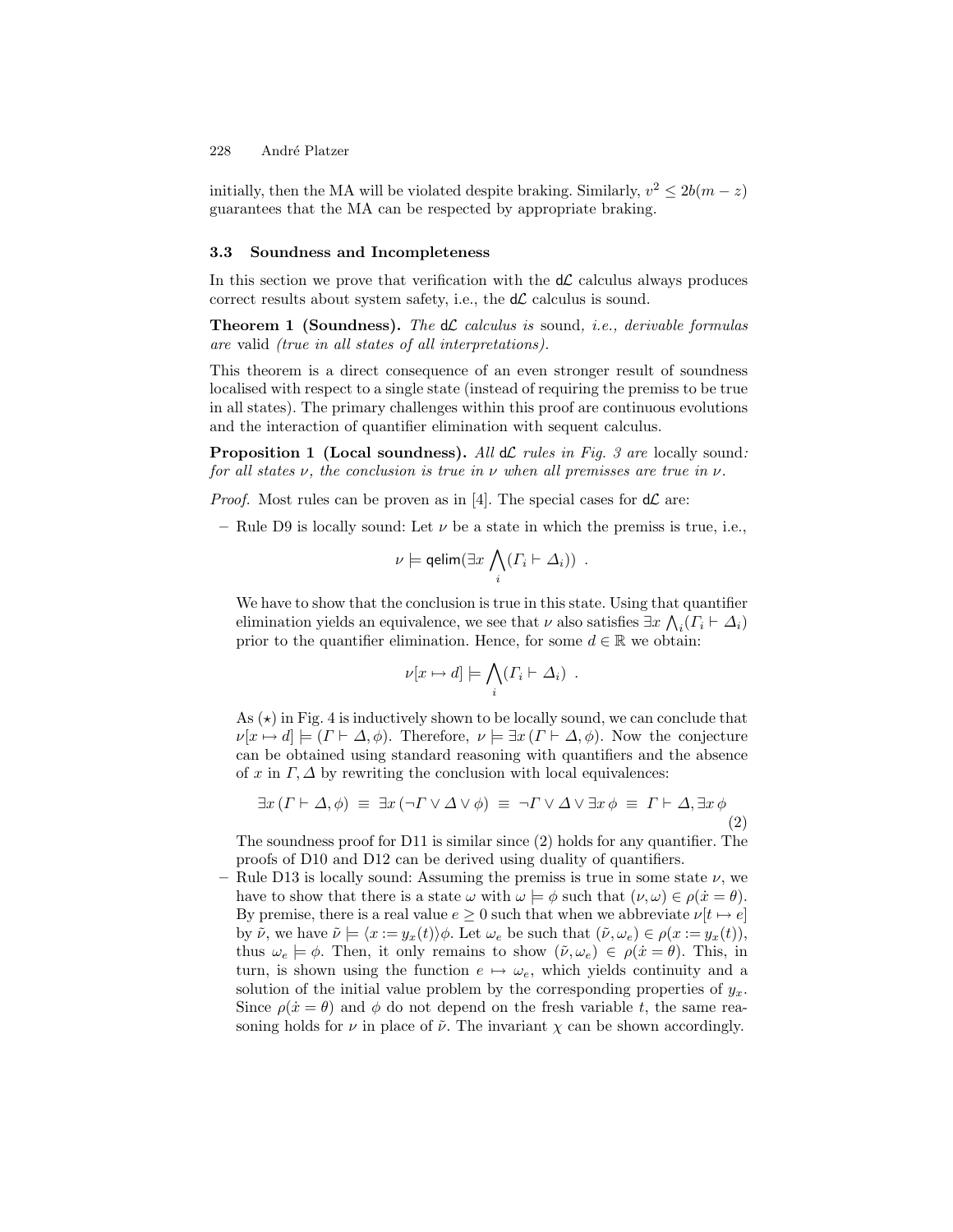Differential Dynamic Logic for Verifying Parametric Hybrid Systems 229

(G1) 
$$
\frac{\phi \vdash \psi}{\{\alpha\}\phi \vdash \{\alpha\}\psi}
$$
 (G2) 
$$
\frac{\Gamma \vdash \{\mathcal{U}\}p, \Delta \qquad p \vdash [\alpha]p \qquad p \vdash \phi}{\Gamma \vdash \{\mathcal{U}\}[\alpha^*]\phi, \Delta}
$$
Fig. 6. Global and derived dC rules.

Now we show that unlike first-order real arithmetic,  $d\mathcal{L}$  is undecidable. We show that both unbounded repetition in the discrete fragment and unbounded evolution in the continuous fragment cause incompleteness and undecidability.

Theorem 2 (Incompleteness). Both the discrete fragment and the continuous fragment of  $d\mathcal{L}$  are inherently incomplete, i.e., there is no sound and complete effective calculus. Hence, valid  $d\mathcal{L}$  formulas are not always provable.

Proof. We prove that natural numbers are definable amongst the real numbers of  $d\mathcal{L}$  interpretations in both fragments. Then these fragments extend first-order integer arithmetic such that the incompleteness theorem of Gödel applies. Natural numbers are definable in the discrete fragment using repetitive additions. In the continuous fragment without  $\{\ast, :=\}$ , natural numbers are definable as:

$$
nat(n) \leftrightarrow \exists s \exists c (s = 0 \land c = 1 \land \langle \dot{s} = c, \dot{c} = -s, \dot{\tau} = 1 \rangle (s = 0 \land \tau = n)) .
$$

These ODEs have *sin* and cos as unique solutions for s and c, respectively. Their zeros, detected by  $\tau$ , characterise an isomorphic copy of natural numbers, scaled by  $\pi$ . The initial values for s and c prevent the trivial solution identical to 0.

## 4 Verifying Speed Supervision in Train Control

Finding Inductive Candidates. We want to prove the safety statement (1) of Section 2.3. Using parametric extraction techniques, we identify both the requirement  $\psi$  for safe driving and the induction hypothesis p that is required for the proof. An unwinding of the loop in (1) by D6 can be used to extract a candidate for a parametric inductive hypothesis (similar to the proof in Section 3.2). It expresses that there is sufficient braking distance  $(m - z)$  at current speed v:

$$
p \equiv v^2 \le 2b(m-z) \wedge b > 0 \wedge \varepsilon > 0 .
$$

Inductive Verification. The generalisation rule G1 in Fig. 6 can be used to derive the variant G2 of the induction rule D15: With G1, G2 can be derived from D15 by discharging  $\alpha^*$  in the premiss of D15 and strengthening  $\phi$  to p.

Applying G2 to (1), the premiss  $p \mid z \leq m$  holds as  $0 \leq v^2 \leq 2b(m-z)$ and  $b > 0$ . The induction start  $\psi \vdash p$  of G2 will be examined after the full proof has been given, since we want to identify the prerequisite  $\psi$  for safe driving by proof analysis. For proving the induction step  $p \vdash [corr; drive]p$ , we remove condition  $m - z < s$  from *corr*, because it is not used in the proof (as braking remains safe with respect to  $z \leq m$ ). Here, we abbreviate the side deductions of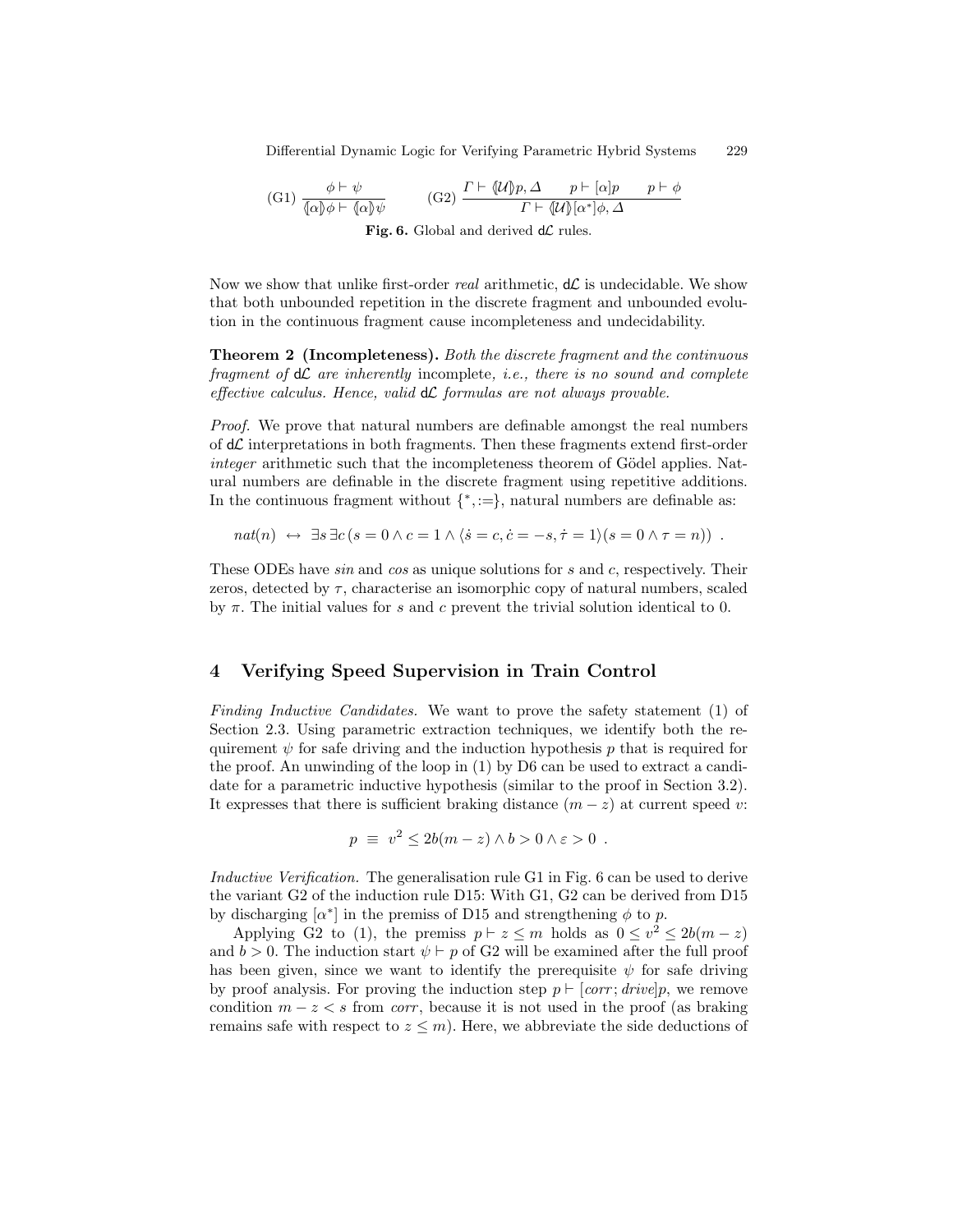D11 as they do not branch but only apply P3,D8. The induction step of G2 can be proven in  $d\mathcal{L}$  (D11 and D14 are implemented in Mathematica):

|       |                             |                           | $\cdots$                                |
|-------|-----------------------------|---------------------------|-----------------------------------------|
|       | $\cdots$                    |                           | $p, m-z \geq s \vdash [a := 0][drive]$  |
|       | $p \vdash [a := -b][drive]$ | D2.P3                     | $p \vdash [?m-z \geq s; a := 0][drive]$ |
| D4.P5 |                             | $p \vdash [corr][drive]p$ |                                         |
| D7    |                             | $p \vdash [corr; drive]p$ |                                         |

Here, the invariant evolution conditions are convex, hence  $\bar{\chi}$  can be simplified to  $\langle x := y_x(t) \rangle \chi$  to save space. Further, we leave out conditions which are unnecessary for closing the proof: In the left branch, the constrained evolution of  $\tau$  is irrelevant and will be left out. The left branch closes as follows (marked as ∗):

|     | D11, P3, D8 $\overline{p}$ + $\forall t \ge 0$ ( $\overline{[v := -bt + v]v \ge 0 \rightarrow [z := -\frac{b}{2}t^2 + vt + z; v := -bt + v]}$ |
|-----|-----------------------------------------------------------------------------------------------------------------------------------------------|
|     | D <sub>14</sub> $\overline{p}$ $\overline{p}$ $\overline{z}$ = $\overline{v}$ , $\overline{v}$ = $-\overline{b}$ & $v \ge 0$   $p$            |
| D8. | $p \vdash [a := -b][drive]$                                                                                                                   |

The right branch does not need condition  $v \geq 0$ , because v does not decrease:

|                 | $\cdots$                                                                                                                                |
|-----------------|-----------------------------------------------------------------------------------------------------------------------------------------|
|                 | $p, m-z \geq s \vdash v^2 \leq 2b(m-\varepsilon v-z)$                                                                                   |
|                 | D11,P3,D8 $\frac{1}{p,m-z\geq s}\mapsto \forall t\geq 0$ ( $[\tau:=t]\tau\leq \varepsilon \rightarrow [z:=vt+z]p$ )                     |
| D8              | $p, m-z \geq s \vdash [\tau := 0] \forall t \geq 0 \left( [\tau := t + \tau] \tau \leq \varepsilon \rightarrow [z := vt + z] p \right)$ |
| D <sub>14</sub> | $p, m-z \geq s \vdash [\tau := 0][\dot{z} = v, \dot{v} = 0, \dot{\tau} = 1 \& \tau \leq \varepsilon]p$                                  |
| D8              | $p, m-z \geq s \vdash [a := 0][\tau := 0][\dot{z} = v, \dot{v} = a, \dot{\tau} = 1 \& \tau \leq \varepsilon]p$                          |
| D7              | $p, m-z \geq s \vdash  a := 0    drive  p$                                                                                              |

Augmenting Inductive Candidates. The right branch only closes when p guarantees the succedent  $v^2 \le 2b(m - \varepsilon v - z)$ , i.e., that there will still be sufficient braking distance even after keeping the speed for up to  $\varepsilon$  seconds. As  $m - z \geq s$ , this succedent is implied by  $v^2 \le 2b(s - \varepsilon v)$ , which can be discovered automatically by quantifier elimination. In fact, using  $p \wedge v^2 \le 2b(s - \varepsilon v)$  in place of p makes the argument inductive, and the whole proof of the safety statement (1) closes when the same formula is chosen for  $\psi$ . Here, no conjunct of  $\psi$  can be removed without leaving the proof open due to a counterexample.

From  $v^2 \le 2b(s - \varepsilon v)$ , we can also derive  $s \ge \varepsilon v + \frac{v^2}{2b}$  $_{2b}$ as an equivalent yet constructive constraint. From the above proof, we can further conclude that speed supervision remains safe even when s is chosen *adaptively* in accordance with this constraint at the beginning of corr in response to speed changes. This permits safe behaviour as complex as that in Fig. 7. Similar correctness constraints can be derived when the train is allowed to increase its speed if  $m - z \geq s$ .



Fig. 7. Correcting.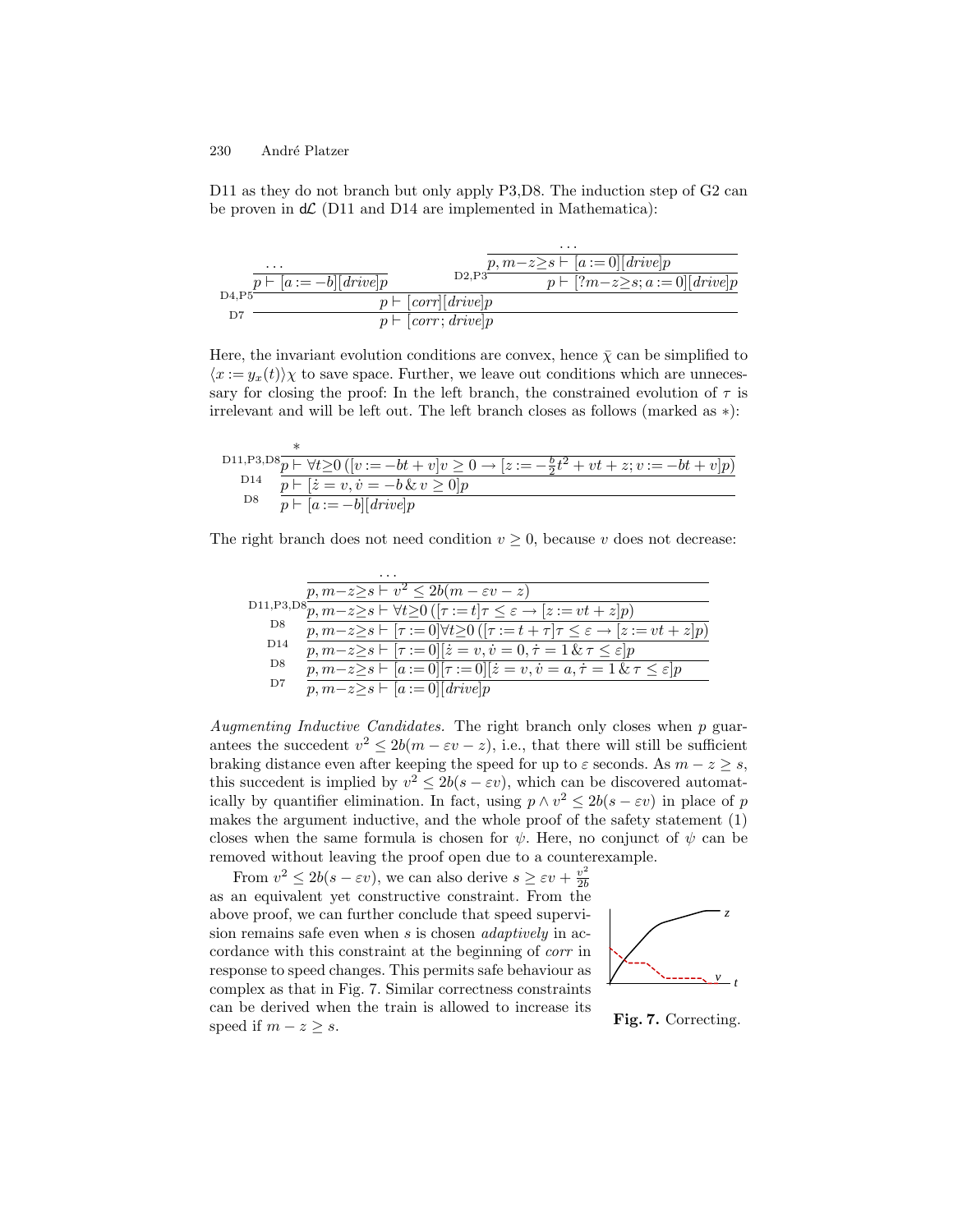In this example, we can see the effect of the  $d\mathcal{L}$  calculus. It takes a specification of a hybrid system and successively identifies the arithmetic constraints which need to be investigated for proving correctness. These constraints can then be handled in a purely modular way by D9-D12 and side deductions.

# 5 Conclusions and Future Work

We have introduced a first-order dynamic logic with interacting discrete jumps and continuous evolutions along differential equations. For this differential logic,  $d\mathcal{L}$ , we have presented a calculus for verifying parametric hybrid systems.

Our sequent calculus for  $d\mathcal{L}$  is based on a classical calculus for discrete dynamic logic [15]. In order to handle continuous evolution, we combine quantifier elimination with the calculus in a modular and constructive way. Our calculus handles first-order definable flows for differential equations. It combines noninvasively with deductive verification systems for dynamic logic. Further, it has a modular interface to combine arithmetic with dynamic reasoning in the presence of state change. We demonstrate that our calculus can verify safety in a parametric train control scenario. Meanwhile, this case study has also been verified in an interactive theorem prover based on the KeY system [3].

We currently extend our partial implementation of the  $d\mathcal{L}$  calculus. Moreover, dynamic logic supports reasoning about dynamic reconfiguration of system structure [4], which we want to extend to hybrid systems. Finally, our future ambition is to analyse the quotient of reasoning about hybrid systems modulo differential equation solving and inductive first-order system invariants.

Acknowledgements. I would like to thank the anonymous referees for their insightful comments and Ernst-Rüdiger Olderog and his group for their remarks.

# References

- 1. R. Alur, T. A. Henzinger, and P.-H. Ho. Automatic symbolic verification of embedded systems. IEEE Trans. Software Eng., 22(3):181–201, 1996.
- 2. H. Anai and V. Weispfenning. Reach set computations using real quantifier elimination. In M. D. D. Benedetto and A. L. Sangiovanni-Vincentelli, editors, HSCC, volume 2034 of LNCS, pages 63–76. Springer, 2001.
- 3. B. Beckert, R. Hähnle, and P. H. Schmitt, editors. Verification of Object-Oriented Software: The KeY Approach, volume 4334 of LNCS. Springer-Verlag, 2007.
- 4. B. Beckert and A. Platzer. Dynamic logic with non-rigid functions: A basis for object-oriented program verification. In U. Furbach and N. Shankar, editors, IJ- $CAR$ , volume 4130 of *LNCS*, pages 266–280. Springer, 2006.
- 5. A. Bemporad, A. Bicchi, and G. Buttazzo, editors. Hybrid Systems: Computation and Control, 10th International Conference, HSCC 2007, Pisa, Italy, Proceedings, volume 4416 of LNCS. Springer, 2007.
- 6. R. J. Boulton, R. Hardy, and U. Martin. A Hoare logic for single-input singleoutput continuous-time control systems. In O. Maler and A. Pnueli, editors, HSCC, volume 2623 of LNCS, pages 113–125. Springer, 2003.